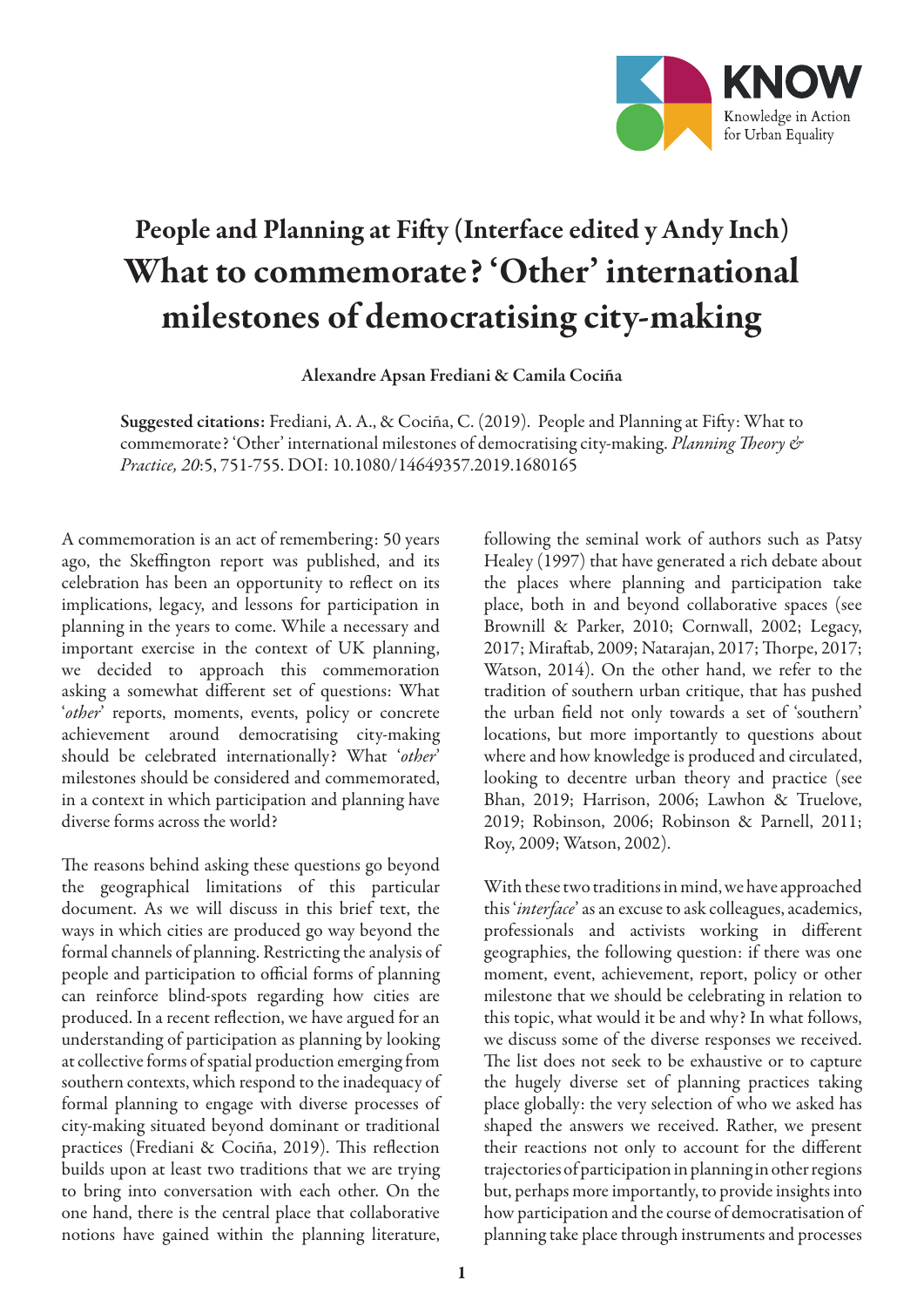that often occur beyond formal planning systems, reports and regulations.

The first kind of milestone we received as a response refers to the *social mobilisation and articulation of demands* by urban dwellers, as discussed, for example, by the Indian urban practitioner and activist Celine d'Cruz. For her, the most significant transformation processes have started with the construction of alliances within groups of the urban poor. Reflecting on the case of The Alliance between the Mumbaibased NGO 'Society for the Promotion of Area Resource Centers' (SPARC), the National Slum Dwellers Federation (NSDF) and the creation of a female pavement dwellers organisation, Mahila Milan, d'Cruz suggests that the key strategic choice of the NSDF lay in working together with the pavement dwellers. NSDF was a federation of slum dwellers and their decision to include other categories of the urban poor in their movement was significant: "the emphasis was on bringing the urban poor together no matter what their habitat status was". She suggests that, on the one hand, the inclusion of the poorest groups within this alliance allowed pavement dwellers to get a voice and political leverage; and on the other, as they had the most urgent need for change, "compared to the slum dwellers they were much more motivated and ready to act. That was the magic, working with the very poor, because working with them strengthened this process with other slum dwellers". As d'Cruz reflects, the importance of this social organisation for Indian planning relates to the fact that policy alone does not make a difference: "We have no lack of good policy, it is more about how you convert it into a practice: how do you change behaviour, how do you change practice, how do you change the relationship between government and poor people". The work of SPARC and the Alliance was able to directly influence projects such as the community involvement in the Mumbai Urban Transport Project, creating a precedent for other resettlement projects in the city. The process led by the Alliance was also key for the consolidation of the dwellers' movement throughout the world, through processes led by people such as Jockin Arputham, president of the NSDF in India, and a wide network of people who took part in the creation of Slum Dwellers International (SDI), which today is a global network of federations of informal settlement in over 30 countries.

The second category of response is closely linked to the first one and refers to *precedent setting* led by NGOs and local authorities working in collaboration with local actors, able to develop strategies that become model experiences for planning practices. The idea of 'precedent setting' was identified as a key tool by the Alliance, recognising "that setting a precedent was important to prove that communities had the capacity to actually "do it". Proof of this capacity was needed to create the legitimacy and trust required to get government support" (D'Cruz & Satterthwaite, 2005, p.48). This second type of landmark is also illustrated by the response we received from the South African Professor Vanessa Watson, based at the School of Architecture, Planning and Geomatics at the University of Cape Town. When asked about her impressions regarding meaningful 'milestones' for 'participation' in her work, she referred to a series of cases in the city of Durban that have been able to set precedents regarding the participation of people in city-making processes. One of the cases is the Warwick Junction Urban Renewal Project, a project located in a street trading area where a group of street traders worked for more than a decade in coordination with authorities to tackle urban challenges in the area. This experience was extensively documented in the book 'Working in Warwick' by Richard Dobson and Caroline Skinner with Jillian Nicholson (2009) and has become an important case to discuss the inclusion of street traders and communities in urban plans. A second case Watson mentioned is the Cato Manor Development Project, also in Durban. This project was led by an NGO called Cato Manor Development Association (CMDA), which emerged as a response to the lack of planning authority in Cato Manor during the 80s and early 90s and focused on urban development in partnership with community-based organisations. The project was recognised as 'best practice' by UN Habitat in 2002 and has been documented by various research initiatives (see Beall & Todes, 2004; Odendaal, 2007). Both of these cases, Watson argues, illustrate the ways in which municipal government and NGOs can set precedents through concrete experiences of including communities in development processes. Based on these cases, she also invited us to reflect on why these types of initiatives often struggle to sustain themselves in the face of political shifts and how institutions might give them greater continuity.

Finally, the third category of responses we received identified the setting of *national and international legal and rights-based frameworks* as the main milestones to commemorate. This is the case of the examples provided by Eva Garcia-Chueca from CIDOB, the Barcelona Centre for International Affairs, and former executive coordinator of the United Cities and Local Government (UCLG) Committee on Social, Inclusion, Participatory Democracy and Human Rights. Some of the milestones she identified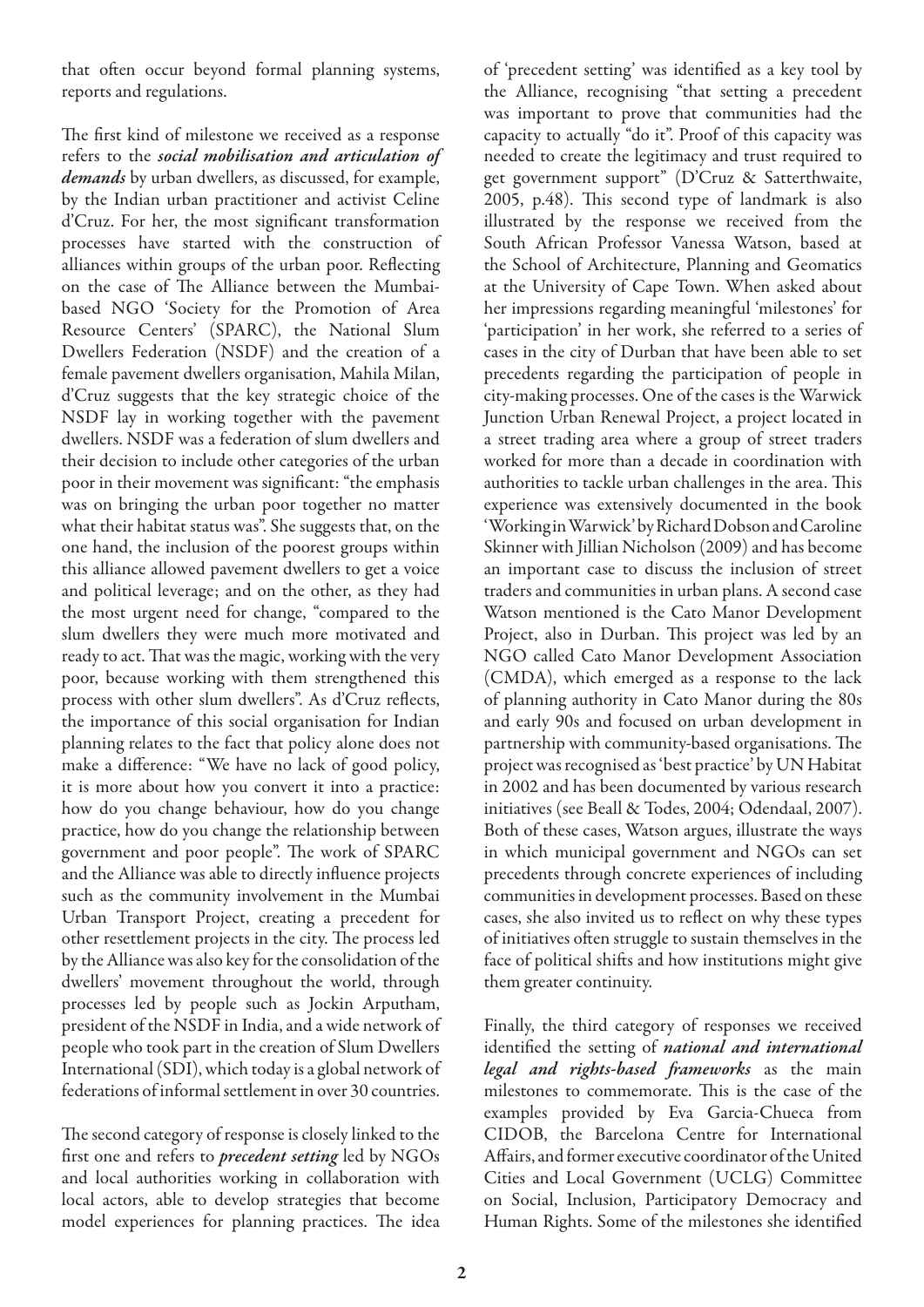include the establishment of the City Statute in Brazil in 2001, which established a legal and policy framework to move forward the 'right to the city' through participatory urban policy-making. This is also closely related to the "social mobilisations that have taken place in several Latin American countries since the '80s", in countries such as Brazil, Colombia and Ecuador, "as they pushed the political agenda towards urban reform". Garcia-Chueca also points to the adoption of several international human rights and 'right to the city' charters, which have contributed to advance a bottom-up perspective, in which local governments work closely with citizens and communities in the field of human rights and the right to the city (i.e. European Charter for the Safeguarding of Human Rights in the City, in 2001; World Charter for the Right to the City, in 2005; Global Charter-Agenda for Human Rights in the City, in 2011). Finally, García-Chueca points to milestones such us the creation of the 'Global Platform for the Right to the City' in 2014, and its advocacy role in the Habitat Conference in 2016 (see Cociña et al, 2019) and the publication of the 4th UCLG GOLD Report on "Co-creating the Urban Future" in 2017.

The three categories of responses we have shared in this reflection do not pretend to be exhaustive of the different events that should be celebrated globally as achievements in participation and planning. However, they illustrate a variety of milestones and the diverse ways in which cities are made and participation is taking place, inside and outside planning systems. To conclude, we propose that it is pertinent to look back at Skeffington to interrogate it from this international perspective. The experiences and understandings of what 'planning' and 'participation' mean within the UK have repercussions beyond its territorial boundaries. This is not only because of the importance of a critical review of its colonial history and its impact on urban planning in cities globally. As an extension of this critique, it is also important to recognise the current political economy that shapes the global infrastructure of planning research and practice, as well as patterns of centrality in academia and knowledge production (see Connell, 2014).

Therefore, in this act of commemoration, we think it is important to problematise how by 'celebrating' Skeffington we might contribute to the ways planning is understood beyond the UK. There are, on the one hand, global trends that tend to see participation in a limited procedural sense, either contained within technocratic planning systems or appropriated by consultancy firms. This context reproduces a depoliticised and consultative approach to participation

in planning, while overlooking the various mechanisms through which people are engaging in processes of democratising city-making. Considering this trend, there is a threat in looking at Skeffington without exploring what Brownill and Inch (2018) identify as the "areas of tension" in participation, in relation to four fields: the question of power, the clashes between different forms of governance, the role of planners, and "the relationship between citizen action within and outside the formal participation apparatus of the state" (Brownill and Inch, 2019:8). As they reflect, alongside the formal processes on which Skeffington focuses, there "is a more 'hidden history' of citizen-led action beyond the state that has often creatively challenged plans and proposals" (Brownill and Inch, 2019, p. 20).

By looking at these alternative or 'other' milestones, we hope to problematise and recognise the different trajectories through which participation and planning have encountered each other internationally. We propose that celebrating them can become a mechanism to challenge a limited understanding of the relation between planning and participatory citymaking practices.

## References

- Bhan, G. (2019). Notes on a Southern urban practice. *Environment & Urbanization*. DOI: https://doi. org/ 10.1177/0956247818815792.
- Beall, J. & Todes, A (2004). Gender and integrated area development projects: lessons from Cato Manor, Durban. *Cities*, *21*(4), 301-310.
- Brownill, S. & Parker, G. (2010). Why bother with good works? The relevance of public participation(s) in planning in a post-collaborative era. *Planning Practice & Research, 25*(3), 275–282.
- Brownill, S. U. E. & Inch, A. (2019). Framing People and Planning: 50 Years of Debate. *Built Environment, 45*(1), 7–25.
- Cociña, C., Frediani, A.A., Acuto, M. & Levy, C. (2019). Knowledge translation in global urban agendas: A history of research-practice encounters in the Habitat conferences. *World Development, 122*, 130–141. doi: 10.1016/j.worlddev.2019.05.014.
- Connell, R. (2014). Using southern theory: Decolonizing social thought in theory, research and application. *Planning Theory, 13*(2), 210–223.
- Cornwall, A. (2002). Locating citizen participation. *IDS Bulletin, 33*(2), 49–58.
- D'Cruz, C. & Satterthwaite, D. (2005). Building Homes, Changing Official Approaches: The Work of Urban Poor Organizations and Their Federations and Their Contributions to Meeting